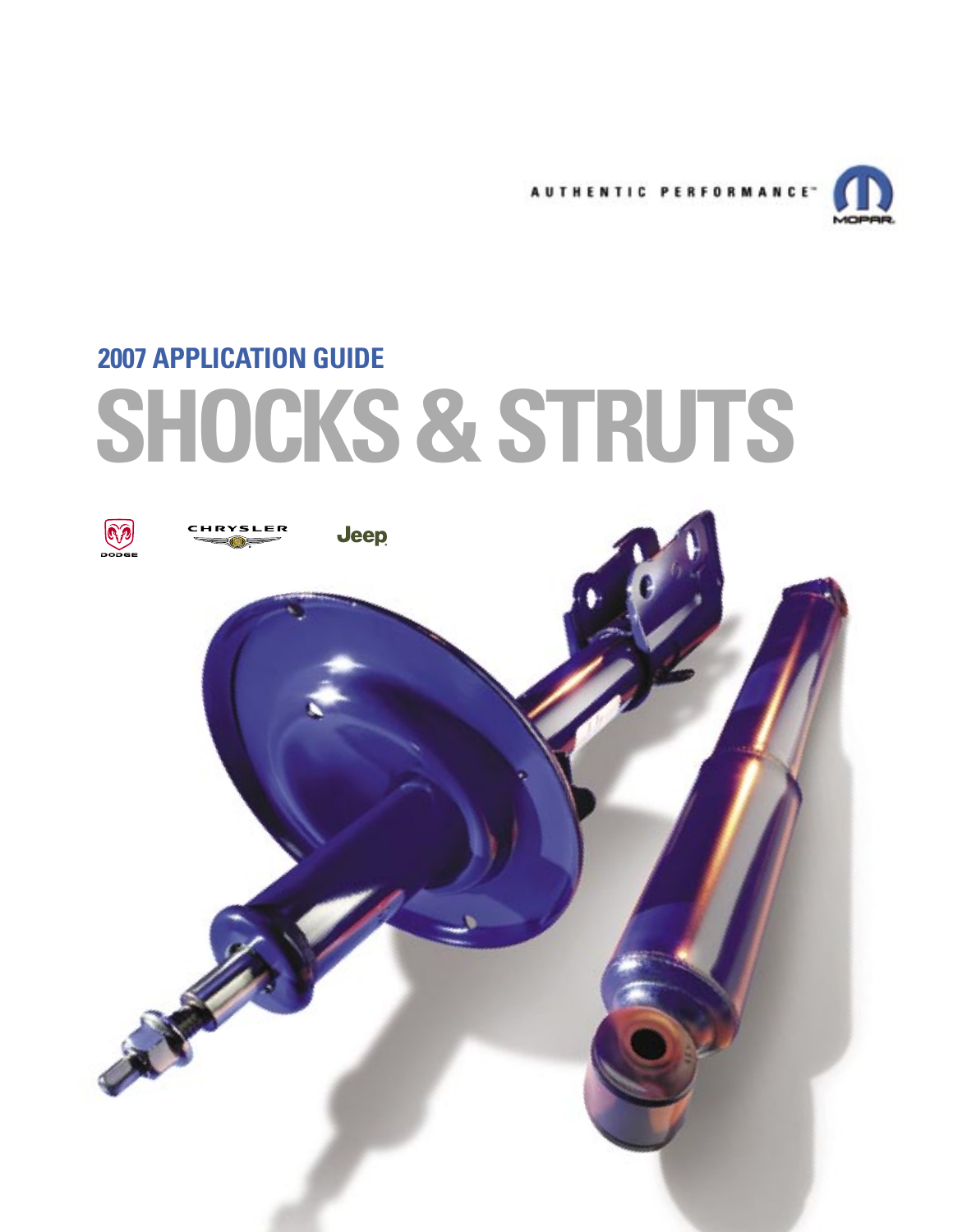## **Get the Advantage of Authentic Performance Authentic**

#### **Mopar Value Line Shocks and Struts**

#### **Innovative Technology for Complete Comfort and Ultimate Control**

Mopar Value Line Shocks and Struts provide the ultimate in ride control and comfort, whether traveling on- or off-road. Featuring unique groove tube technology, Mopar Value Line Shocks and Struts contain precision-tapered grooves that allow fluid to flow freely around the piston to create a smoother ride under a wide range of driving conditions. During emergency maneuvers or braking, the piston travels beyond the grooves to firm up the ride for added safety and control when they are needed most.

#### **Passenger Car Shock Absorber**

- All-Weather Fluid: Contains special modifiers to reduce friction and ensure smooth rod reaction.
- Full Displaced Valving: Tuned specifically for each application, valves automatically adjust to road extremes to provide consistency and ride comfort.
- 1 3/16" Bore: Larger bore than most shocks to provide more efficient and consistent control.
- Nitrogen Gas Charged: For improved ride and handling, this helps maintain tire-to-road contact by reducing aeration.
- 1/2" Diameter Piston Rod: Nitrocarburized rod for long service life.\*
- Special Seal: "Self-lubricating" fluid seal is designed to retain gas without excessive wear or friction.

\*On non-dust shield units only.

#### **Designed for Authentic Performance**

To make it easy to order Mopar Value Line Shocks and Struts, Mopar has instituted a smart part numbering system, so the last four digits of the Mopar part number correspond to the last four digits of the manufacturer part number. For example, if the Mopar part number is 0SGR5128, the manufacturer part number is RS5128. It's as easy as that!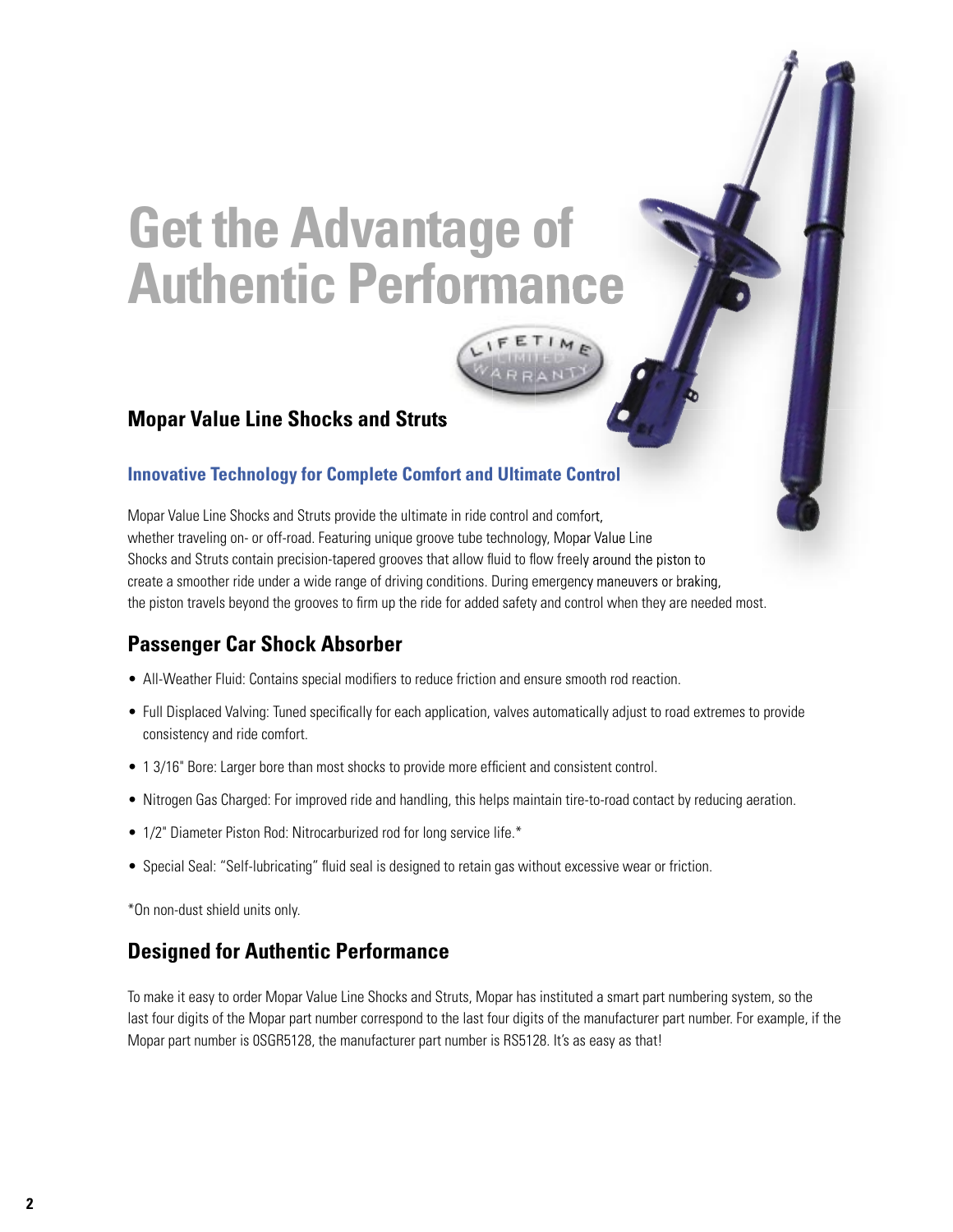## **PASSENGER CARS**

|                                     |                                                        | <b>VALUE LINE</b>        |                          |              | <b>ORIGINAL EQUIPMENT</b> |  |  |
|-------------------------------------|--------------------------------------------------------|--------------------------|--------------------------|--------------|---------------------------|--|--|
| <b>MODEL YEAR</b>                   | <b>DESCRIPTION</b>                                     | <b>FRONT</b>             | <b>REAR</b>              | <b>FRONT</b> | <b>REAR</b>               |  |  |
| <b>PACIFICA (CS)</b>                |                                                        |                          |                          |              |                           |  |  |
| 2007                                | All                                                    |                          |                          | 68002219AA   | 04766854AD                |  |  |
| 2006-2005                           | N/A                                                    | N/A                      | N/A                      | 05142496AA   | 04725865AD                |  |  |
|                                     |                                                        |                          |                          | 05142495AA   | 04766854AD                |  |  |
| 2004                                | SDD                                                    | N/A                      | N/A                      | 05103294AA   | 04725865AA                |  |  |
|                                     |                                                        |                          |                          | 05134535AA   | 04766854AB                |  |  |
| <b>AVENGER, SEBRING (FJ)</b>        |                                                        |                          |                          |              |                           |  |  |
| 2000-1995                           | <b>High Line</b>                                       | 0SG81698                 | 0SG81296                 | MB910496     | MR297999                  |  |  |
|                                     | <b>Premium Line</b>                                    | 0SG81698                 | 0SG81296                 | MR223778     | MR223972                  |  |  |
| <b>BREEZE, CIRRUS, STRATUS (JA)</b> |                                                        |                          |                          |              |                           |  |  |
| 2000-1995                           | SDC 1998-1995                                          | 0SG81897                 | 0SG81282                 | 04764222     | 04764225                  |  |  |
|                                     | SDA 1998-1995                                          | 0SG81897                 | 0SG81282                 | 05011722AA   | 04764227                  |  |  |
|                                     | EDZ 2000-1999                                          | 0SG81565                 | 0SG81311                 | 04764523AA   | 04764469AA                |  |  |
|                                     | ECB 2000-1999                                          | 0SG81565                 | 0SG81311                 | 04764859AA   | 04764522AA                |  |  |
|                                     | EEB 2000-1999                                          | 0SG81565                 | 0SG81311                 | 04764872AA   | 04764522AA                |  |  |
|                                     | SEBRING CONVERTIBLE, SEBRING SEDAN, STRATUS SEDAN (JR) |                          |                          |              |                           |  |  |
| 2006-2001                           | SDD w/2.7L                                             | 0SG81565                 | 0SG81311                 | 04879422AA   | 04879888AB                |  |  |
|                                     | SDE w/2.7L                                             | 0SG81565                 | 0SG81311                 | 04895037AB   | 04895050AB                |  |  |
|                                     | SDE w/2.0L                                             | 0SG81565                 | 0SG81311                 | 04895028AB   | 04895049AB                |  |  |
|                                     | SDE w/2.4L                                             | 0SG81565                 | 0SG81311                 | 04895968AC   | 04782998AB                |  |  |
|                                     | SDA, SDC w/2.4L                                        | 0SG81565                 | 0SG81311                 | 04895029AB   | 04895051AB                |  |  |
|                                     | SDA, SDC w/2.4L, 2.7L (Convertible)                    | 0SG81565                 | 0SG81311                 | 04895039AB   | 04895051AB                |  |  |
|                                     | SDE w/2.7L (Convertible)                               | 0SG81565                 | 0SG81311                 | 04895047AB   | 04895052AB                |  |  |
| <b>AVENGER, SEBRING (JS)</b>        |                                                        |                          |                          |              |                           |  |  |
| 2007                                | SDC, SHA                                               |                          |                          | 05085344AC   | 04766053AC                |  |  |
|                                     | <b>SDC Right</b>                                       | $\overline{\phantom{0}}$ |                          | 68026140AA   | 04766053AC                |  |  |
|                                     | <b>SDC Left</b>                                        |                          |                          | 05085349AD   | 04766053AC                |  |  |
|                                     |                                                        | $\overline{\phantom{0}}$ | $\overline{\phantom{0}}$ | 68026142AA   |                           |  |  |
|                                     | SDF, SDE Right                                         |                          |                          |              | 05105790AD                |  |  |
|                                     | SDF, SDE Left                                          | —                        | $\overline{\phantom{0}}$ | 68026143AA   | 05105790AD                |  |  |
|                                     | SDC Right w/ED3                                        |                          |                          | 68026144AA   | 05272613AD                |  |  |
|                                     | SDC Left w/ED3                                         |                          |                          | 04766049AC   | 05272613AD                |  |  |
| <b>SEBRING CONVERTIBLE (JX)</b>     |                                                        |                          |                          |              |                           |  |  |
| 2000-1996                           | SDF 1998-1996                                          | 0SG81897                 | 0SG81282                 | 04626930     | 04782266AA                |  |  |
|                                     | SDA 1998-1996                                          | 0SG81897                 | 0SG81282                 | 04626821     | 04626822                  |  |  |
|                                     | SDC 1998-1996                                          | 0SG81897                 | 0SG81282                 | 04656155     | 04656341                  |  |  |
|                                     | ECB 2000-1999                                          | 0SG81565                 | 0SG81311                 | 04764859AA   | 0472266AA                 |  |  |
|                                     | EEB 2000-1999                                          | 0SG81565                 | 0SG81311                 | 04764872AA   | 0472266AA                 |  |  |
|                                     | 300M, CONCORDE, INTREPID, LHS (LH)                     |                          |                          |              |                           |  |  |
| 2004-1998                           | SDA, SDC Right Side, Performance Tuned                 | 0SG81667                 | 0SG81669                 | 04782012AF   | 04895000AE                |  |  |
|                                     | SDA, SDC Left Side, Performance Tuned                  | 0SG81668                 | 0SG81669                 | 04782013AF   | 04895000AE                |  |  |
|                                     | SDD Right Side, Luxury Tuned                           | 0SG81667                 | 0SG81669                 | 04782110AH   | 04895001AE                |  |  |
|                                     | SDD Left Side, Luxury Tuned                            | 0SG81668                 | 0SG81669                 | 04782111AH   | 04895001AE                |  |  |
|                                     | SDG Right Side, Heavy Duty                             | 0SG81667                 | 0SG81669                 | 04895182AF   | 04782250AD                |  |  |
|                                     | SDG Left Side, Heavy Duty                              | 0SG81668                 | 0SG81669                 | 04895183AF   | 04782250AD                |  |  |
|                                     | CONCORDE, INTREPID, LHS, NEW YORKER, VISION (LH)       |                          |                          |              |                           |  |  |
| 1997-1994                           | SDA, SDC Right Side, Firm Feel Suspension              | 0SG81937                 | 0SG81939                 | 04616022     | 04582609                  |  |  |
|                                     | SDA, SDC Left Side, Firm Feel Suspension               | 0SG81938                 | 0SG81939                 | 04616023     | 04582609                  |  |  |
|                                     | SDE Right Side w/Sport or Handling Package             | 0SG81937                 | 0SG81939                 | 04616726     | 04755030                  |  |  |
|                                     | SDE Left Side w/Sport or Handling Package              | 0SG81938                 | 0SG81939                 | 04616727     | 04755030                  |  |  |
| <b>NEON (PL)</b>                    |                                                        |                          |                          |              |                           |  |  |
| 2005-2000                           | SDF Right Side                                         | 0SG81580                 | 0SG81579                 | 04656174AE   | 04656354AD                |  |  |
|                                     | SDF Left Side                                          | 0SG81580                 | 0SG81578                 | 04656174AE   | 04656355AD                |  |  |
|                                     | <b>SDE Right Side</b>                                  | 0SG81580                 | 0SG81579                 | 04656694AC   | 04656354AD                |  |  |
|                                     | <b>SDE Left Side</b>                                   | 0SG81580                 | 0SG81578                 | 04656694AC   | 04656355AD                |  |  |
|                                     | <b>SDC Right Side</b>                                  | 0SG81580                 | 0SG81579                 | 05272325AE   | 04656474AE                |  |  |
|                                     | SDC Left Side                                          | 0SG81580                 | 0SG81578                 | 05272325AE   | 04656475AE                |  |  |
|                                     | <b>SDK Right Side</b>                                  | 0SG81580                 | 0SG81579                 | 05272783AC   | 05272784AC                |  |  |
|                                     | <b>SDK Left Side</b>                                   | 0SG81580                 | 0SG81578                 | 05272783AC   | 05272785AC                |  |  |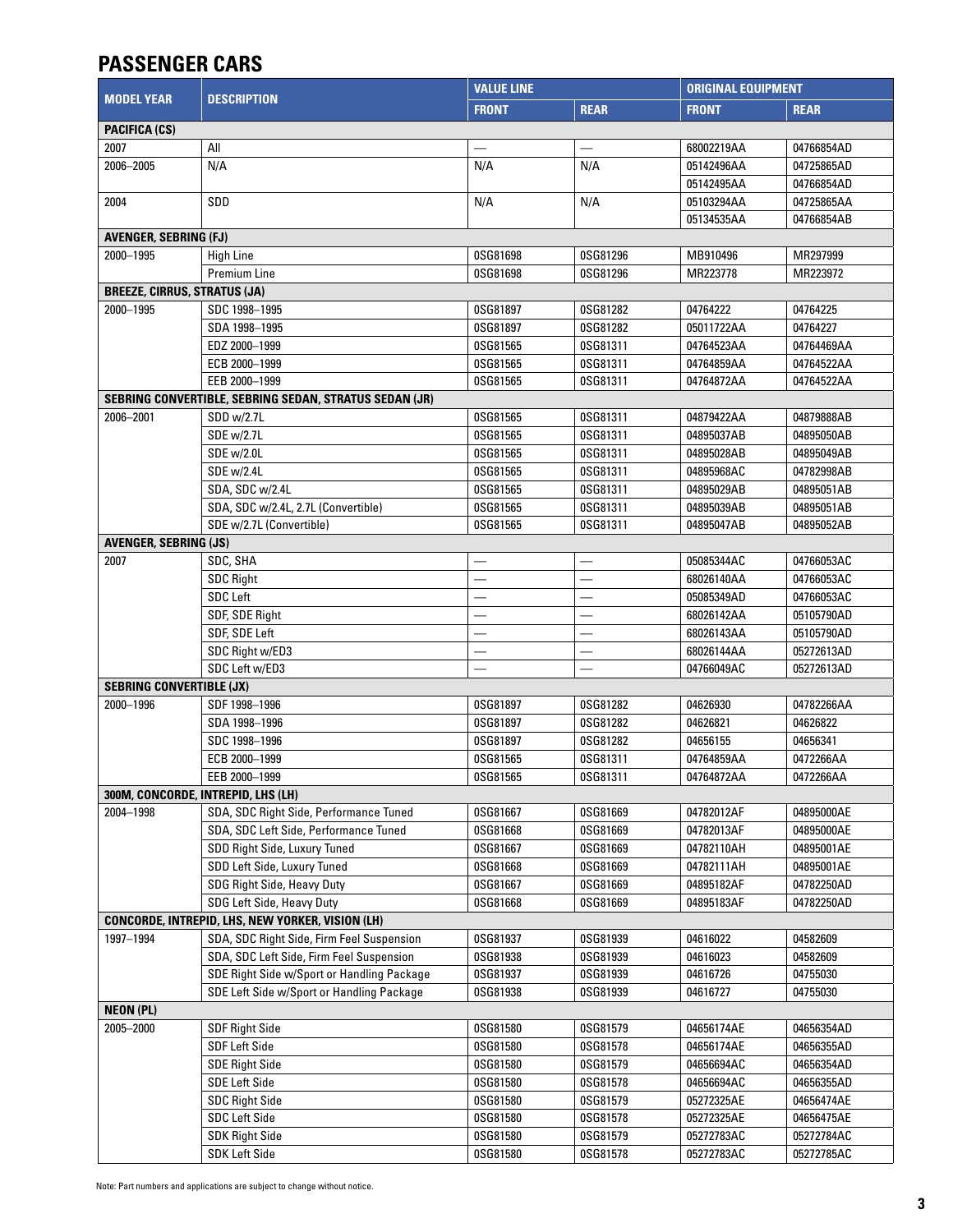## **PASSENGER CARS (CONTINUED)**

|                              |                                                | <b>VALUE LINE</b> |                          | <b>ORIGINAL EQUIPMENT</b> |                             |  |
|------------------------------|------------------------------------------------|-------------------|--------------------------|---------------------------|-----------------------------|--|
| <b>MODEL YEAR</b>            | <b>DESCRIPTION</b>                             | <b>FRONT</b>      | <b>REAR</b>              | <b>FRONT</b>              | <b>REAR</b>                 |  |
| <b>NEON (PL) (CONTINUED)</b> |                                                |                   |                          |                           |                             |  |
| 1999-1995                    | <b>SDA Standard Suspension</b>                 | 0SG81959          | 0SG81960                 | 04626180                  | 04656069                    |  |
|                              | <b>SDC Firm Suspension</b>                     | 0SG81959          | 0SG81960                 | 04626681                  | 04656069                    |  |
|                              | <b>SDE Sport Suspension</b>                    | 0SG81959          | 0SG81960                 | 04626835                  | 04656070                    |  |
| <b>CALIBER (PM)</b>          |                                                |                   |                          |                           |                             |  |
| 2007                         | <b>SDE Right</b>                               | —                 |                          | 05105096AF                | 05105105AD                  |  |
|                              | <b>SDE Left</b>                                | –                 | –                        | 05105097AF                | 05105105AD                  |  |
|                              | <b>SDC Right</b>                               |                   |                          | 05105170AF                | 05272706AE                  |  |
|                              | <b>SDC Left</b>                                |                   |                          | 05105171AF                | 05272706AE                  |  |
|                              | SDF Right                                      |                   |                          | 05105310AG                | 05105106AD                  |  |
|                              | <b>SDF Left</b>                                |                   | $\overline{\phantom{0}}$ | 05105311AG                | 05105106AD                  |  |
|                              | SDF, ECD Right                                 |                   | $\overline{\phantom{0}}$ | 05105782AC                | $\overbrace{\hspace{15em}}$ |  |
|                              | SDF, ECD Left                                  | —                 | $\overline{\phantom{0}}$ | 05105783AC                |                             |  |
| PT CRUISER (PT)              |                                                |                   |                          |                           |                             |  |
| 2007-2001                    | <b>SDA</b>                                     | 0SG81592          | 0SG23160                 | 04656449AD                | 04656439AG                  |  |
|                              | <b>SDF</b>                                     | 0SG81592          | 0SG23160                 | 04656459AD                | 04656612AG                  |  |
|                              | <b>SDC</b>                                     | 0SG81592          | 0SG23160                 | 04656449AD                | 04656439AG                  |  |
|                              | SEBRING COUPE, STRATUS COUPE, STRATUS R/T (ST) |                   |                          |                           |                             |  |
| 2005-2001                    | <b>EY7 Left Side</b>                           | N/A               | 0SG81313                 | MR455119                  | MR455123                    |  |
|                              | <b>EY7 Right Side</b>                          | N/A               | 0SG81313                 | MR455120                  | MR455123                    |  |
|                              | <b>EF7 Left Side</b>                           | N/A               | 0SG81313                 | MR455121                  | MR455124                    |  |
|                              | EF7 Right Side                                 | N/A               | 0SG81313                 | MR455122                  | MR455124                    |  |
|                              | EF7 Left Side R/T                              | N/A               | 0SG81313                 | MR510093                  | MR510122                    |  |
|                              | EF7 Right Side R/T                             | N/A               | 0SG81313                 | MR510094                  | MR510122                    |  |

#### **MINIVANS**

|                   | <b>DESCRIPTION</b>                                   | <b>VALUE LINE</b> |             | <b>ORIGINAL EQUIPMENT</b> |             |  |
|-------------------|------------------------------------------------------|-------------------|-------------|---------------------------|-------------|--|
| <b>MODEL YEAR</b> |                                                      | <b>FRONT</b>      | <b>REAR</b> | <b>FRONT</b>              | <b>REAR</b> |  |
|                   | <b>CARAVAN, TOWN &amp; COUNTRY, VOYAGER (NS)</b>     |                   |             |                           |             |  |
| 2000-1996         | All w/o Load Leveling                                | 0SG81964          | 0SG23290    | 04897451AA                | 04684681AB  |  |
|                   | All Rear Applications; Standard w/Load Leveling Only | 0SG81964          |             | 04897451AA                | 04743412AC  |  |
|                   | Standard w/Load Leveling                             | 0SG81964          |             | 04897451AA                | 04743411AC  |  |
|                   | <b>Standard Suspension (AWD)</b>                     | 0SG81964          |             | 04897451AA                | 04743413AC  |  |
|                   | HD Suspension w/o Load Leveling                      | 0SG81964          | 0SG23290    | 04897451AA                | 04684681AB  |  |
|                   | Standard w/Load Leveling (AWD)                       | 0SG81964          |             | 04897451AA                | 04684682AB  |  |
|                   | <b>CARAVAN, TOWN &amp; COUNTRY, VOYAGER (RS)</b>     |                   |             |                           |             |  |
| 2007-2001         | <b>SDA</b>                                           | 0SG81572          | 0SG23290    | 05135538AA                | 04743224AA  |  |
|                   | <b>SDB</b>                                           | 0SG81572          | 0SG23290    | 05066334AA                | 04743225AA  |  |
|                   | <b>SDC</b>                                           | 0SG81572          | 0SG23290    | 05066336AA                | 04743226AA  |  |
|                   | SDA, SDM                                             | 0SG81572          | 0SG23290    | 05066337AA                | 04743227AA  |  |
|                   | SDA LWB w/Load Leveling                              | 0SG81572          |             | 05135538AA                | 04743229AA  |  |
|                   | SDC LWB w/Load Leveling                              | 0SG81572          |             | 05066334AA                | 04743230AA  |  |
|                   | AWD w/Load Leveling                                  | 0SG81572          |             | 05066336AA                | 04743231AA  |  |
|                   | SDA SWB w/Load Leveling                              | 0SG81572          |             | 05066337AA                | 04743232AA  |  |
|                   | SDC SWB w/Load Leveling                              | 0SG81572          |             | 05066337AA                | 04743233AA  |  |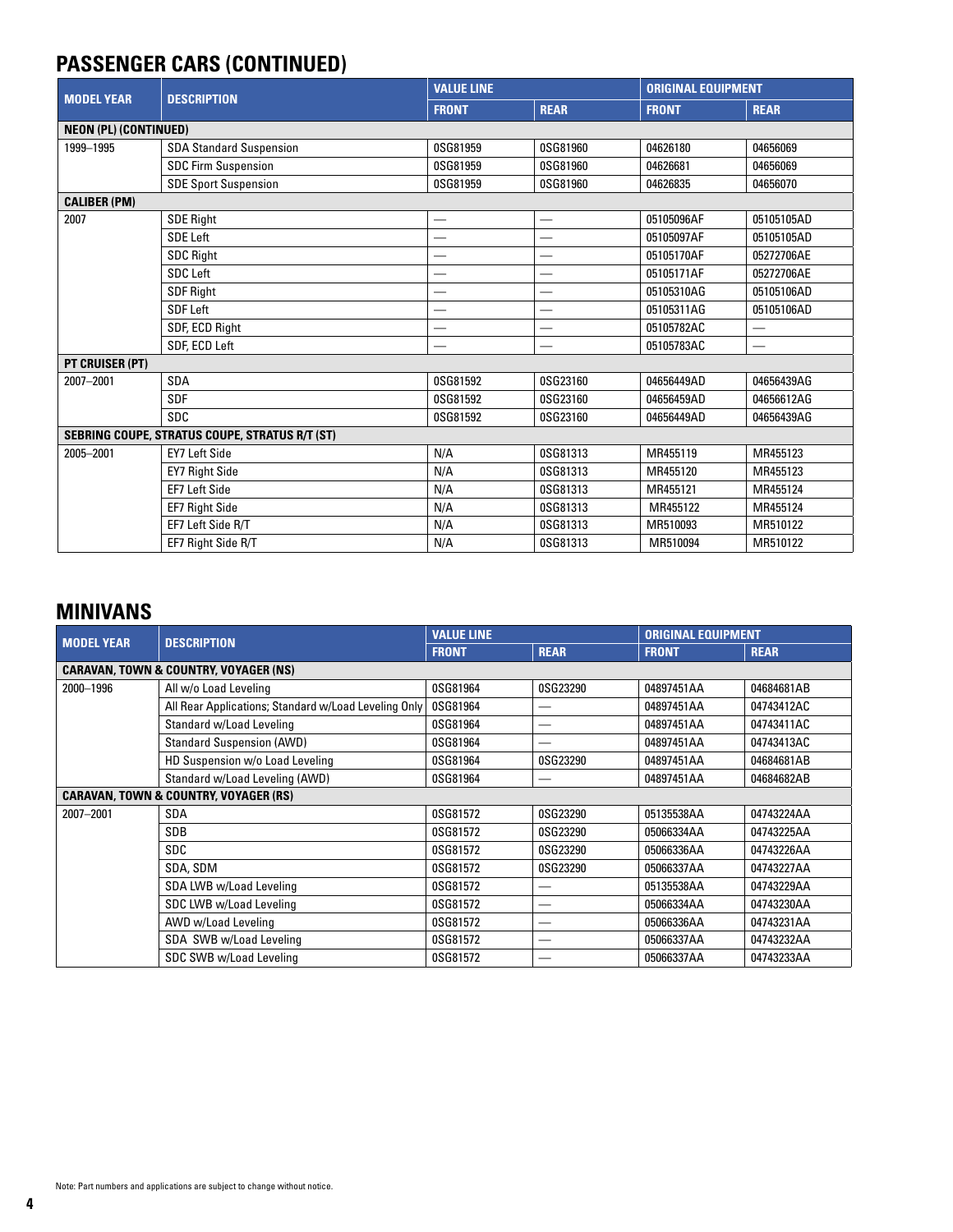## **TRUCKS, VANS AND SPORT UTILITY VEHICLES**

| <b>MODEL</b>        | <b>DESCRIPTION</b>              | <b>VALUE LINE</b> |             | <b>ORIGINAL EQUIPMENT</b> |                          | <b>RANCHO SHOCKS</b>     |                          |
|---------------------|---------------------------------|-------------------|-------------|---------------------------|--------------------------|--------------------------|--------------------------|
| <b>YEAR</b>         |                                 | <b>FRONT</b>      | <b>REAR</b> | <b>FRONT</b>              | <b>REAR</b>              | <b>FRONT</b>             | <b>REAR</b>              |
| <b>RAM VAN (AB)</b> |                                 |                   |             |                           |                          |                          |                          |
| 2003-1998           | Z1D, Z1E                        | 0SG23127          | 0SG23086    | 5011636AE                 | 52039319AC               |                          |                          |
|                     | Z2E, Z3E, Z3F                   | 0SG23127          | 0SG23086    | 5011635AE                 |                          | $\overline{\phantom{0}}$ | —                        |
|                     | Z <sub>1</sub> F                | 0SG23127          | 0SG23086    | 5016226AC                 | $\overline{\phantom{0}}$ |                          | $\overline{\phantom{0}}$ |
|                     | SGB                             | 0SG23127          | 0SG23086    | 5011636AE                 |                          |                          | $\overline{\phantom{0}}$ |
|                     | Z2E, AEB                        | 0SG23371          | 0SG23086    | 5011635AE                 | 52106311AC               |                          | $\overline{\phantom{0}}$ |
|                     | Z3F                             | 0SG23371          | 0SG23086    | $\equiv$                  | 52106320AC               | $\equiv$                 | $\overline{\phantom{0}}$ |
| 1997-1994           | SFA, SGA Standard Suspension    | 0SG23127          | 0SG23086    | 04740240                  |                          |                          |                          |
|                     | <b>SFA Standard Suspension</b>  | 0SG23127          | 0SG23086    | 04740241                  |                          |                          |                          |
|                     | <b>SFA Standard Suspension</b>  | 0SG23127          | 0SG23086    | 04740238                  |                          |                          |                          |
|                     | SFB w/HD Suspension             | 0SG23127          | 0SG23086    |                           | 04740244                 |                          | $\overline{\phantom{0}}$ |
|                     | SFB w/HD Suspension             | 0SG23127          | 0SG23086    |                           | 04740244                 |                          |                          |
|                     | SFB w/HD Suspension             | 0SG23127          | 0SG23086    |                           | 04740244                 |                          |                          |
| <b>DAKOTA (AN)</b>  |                                 |                   |             |                           |                          |                          |                          |
| 2004-1997           | SFB 2.5L (2WD)                  | 0SG23318          | 0SG23319    | 05011245AC                | 52106927AB               | 0SGR5609                 | 0SGR5147                 |
|                     | SFB 3.9L (2WD)                  | 0SG23318          | 0SG23319    | 04883055AB                | 52038559AB               | 0SGR5609                 | 0SGR5147                 |
|                     | SFB 5.2L Z1A, Z1B (2WD)         | 0SG23318          | 0SG23319    | 04883056AB                | 52038559AB               | 0SGR5609                 | 0SGR5147                 |
|                     | SFB 5.9L Z1J (2WD)              | 0SG23318          | 0SG23319    | 05011246AC                | 52106929AB               | 0SGR5609                 | 0SGR5147                 |
|                     | SBF 4.7L Z1J, Z1B (2WD)         | 0SG23318          | 0SG23319    | 05015435AD                | 52106337AB               | 0SGR5609                 | 0SGR5147                 |
|                     | SFB 3.9L, 4.7L Z1B, Z1H (2WD)   | 0SG23318          | 0SG23319    | 05015444AE                | 52106758AC               |                          | 0SGR5248                 |
|                     | SFB 5.9L Z1B (2WD)              |                   |             | 05015931AC                |                          |                          | $\overline{\phantom{0}}$ |
|                     | SFB 3.9L Z5A (4WD)              | 0SG23387          | 0SG23321    | 05015442AD                | 52038559AB               | 0SGR5019                 | 0SGR5147                 |
|                     | SFB 5.9L, 4.7L Z5A (4WD)        | 0SG23387          | 0SG23321    | 05015443AD                | 52106928AB               | 0SGR5019                 | 0SGR5248                 |
|                     | SFB 3.9L Z5F, Z5G               |                   |             | 05016354AB                |                          |                          |                          |
|                     | SFB, Z5E                        | 0SG23387          | 0SG23321    | 05015445AD                | 52106955AB               | 0SGR5019                 | 0SGR5248                 |
|                     | SFB 5.9L Z5F, Z5G               | 0SG23387          | 0SG23321    | 05016355AB                | 52106759AC               | 0SGR5019                 | 0SGR5248                 |
|                     | <b>RAM TRUCK - 2WD (BE, BR)</b> |                   |             |                           |                          |                          |                          |
| 2002-1998           | Z2B 5.2L, 5.9L (2500)           | 0SG23277          | 0SG23278    | 04897460AE                | 52106385AD               | 0SGR5195                 | 0SGR5198                 |
|                     | Z2B 8.0L V10 (2500)             | 0SG23277          | 0SG23278    | 04897461AF                | 52106381AE               | 0SGR5195                 | 0SGR5198                 |
|                     | Z2B 5.9L Turbo Diesel (2500)    | 0SG23277          | 0SG23278    | 04897462AE                | 52106381AE               | 0SGR5195                 | 0SGR5198                 |
|                     | Z3A 5.2L, 5.9L (2500)           | 0SG23277          | 0SG23365    | 04897463AE                | 52039483AB               | 0SGR5195                 | 0SGR5198                 |
|                     | Z3A 8.0L V10 (2500)             | 0SG23277          | 0SG23365    | 04897463AE                | 52106496AE               | 0SGR5195                 | 0SGR5198                 |
|                     | Z3A 5.9L Turbo Diesel (2500)    | 0SG23366          | 0SG23365    | 04897465AE                | 52106496AE               | 0SGR5195                 | 0SGR5198                 |
| 2001-1998           | Z1B 5.2L, 5.9L (1500)           | 0SG23277          | 0SG23278    | 04897458AD                | 52039481AD               | 0SGR5195                 | 0SGR5198                 |
|                     | <b>RAM TRUCK - 4WD (BR)</b>     |                   |             |                           |                          |                          |                          |
| 2002-1998           | Z3B, Z8B                        | 0SG23366          | 0SG23365    | 04897468AE                | 52106496AE               | 0SGR5195                 | 0SGR5198                 |
|                     | Z6A AWL 5.2L, 5.9L              | 0SG23279          | 0SG23278    | 05015146AB                | 52113001AB               |                          | 0SGR5198                 |
|                     | Z6A 5.2L, 5.9L                  | 0SG23279          | 0SG23278    | 04897466AC                | 52039486AC               | 0SGR5197                 | 0SGR5198                 |
|                     | Z7B 5.2L, 5.9L                  | 0SG23279          | 0SG23278    | 04897468AE                | 52039488AE               | 0SGR5197                 | 0SGR5198                 |
|                     | Z7B 8.0L                        | 0SG23279          | 0SG23278    | 04897468AE                | 52039488AE               | 0SGR5197                 | 0SGR5198                 |
|                     | Z7B 5.9L Turbo Diesel           | 0SG23279          | 0SG23278    | 04897469AE                | 52039488AE               | 0SGR5221                 | 0SGR5198                 |
|                     | Z7B, Z8A                        | 0SG23366          | 0SG23365    | 04897464AE                | 52039491AE               | 0SGR5221                 | 0SGR5274                 |
|                     | Z3B, Z8B                        |                   |             | 04897471AE                | 52106496AE               |                          | $\overline{\phantom{0}}$ |
| <b>DURANGO (DN)</b> |                                 |                   |             |                           |                          |                          |                          |
| 2003-1998           | 3.9L (2WD)                      | 0SG23318          | 0SG23319    | 05014143AC                | 052039292                | 0SGR5609                 | 0SGR5147                 |
|                     | 4.7L (2WD)                      | 0SG23318          | 0SG23319    | 05015555AB                | 52106931AC               | 0SGR5609                 | 0SGR5147                 |
|                     | $5.2$ L, $5.9$ L $-$ 1999 (2WD) | 0SG23318          | 0SG23319    | 05014144AB                | 52106368AA               | 0SGR5609                 | 0SGR5248                 |
|                     | 5.9L (2WD)                      | 0SG23318          | 0SG23319    | 05016352AA                | 52106931AC               | 0SGR5609                 | 0SGR5147                 |
|                     | 4.7L (4WD)                      | 0SG23387          | 0SG23321    | 05015554AC                | 52113059AA               | 0SGR5019                 | 0SGR5248                 |
|                     | SFB 5.9L (4WD)                  | 0SG23387          | 0SG23321    | 04897393AG                | 52106822AE               | 0SGR5019                 | 0SGR5248                 |
|                     | SFC 5.9L (4WD)                  | 0SG23387          | 0SG23321    | 05018088AA                | 52106822AE               | 0SGR5019                 | 0SGR5248                 |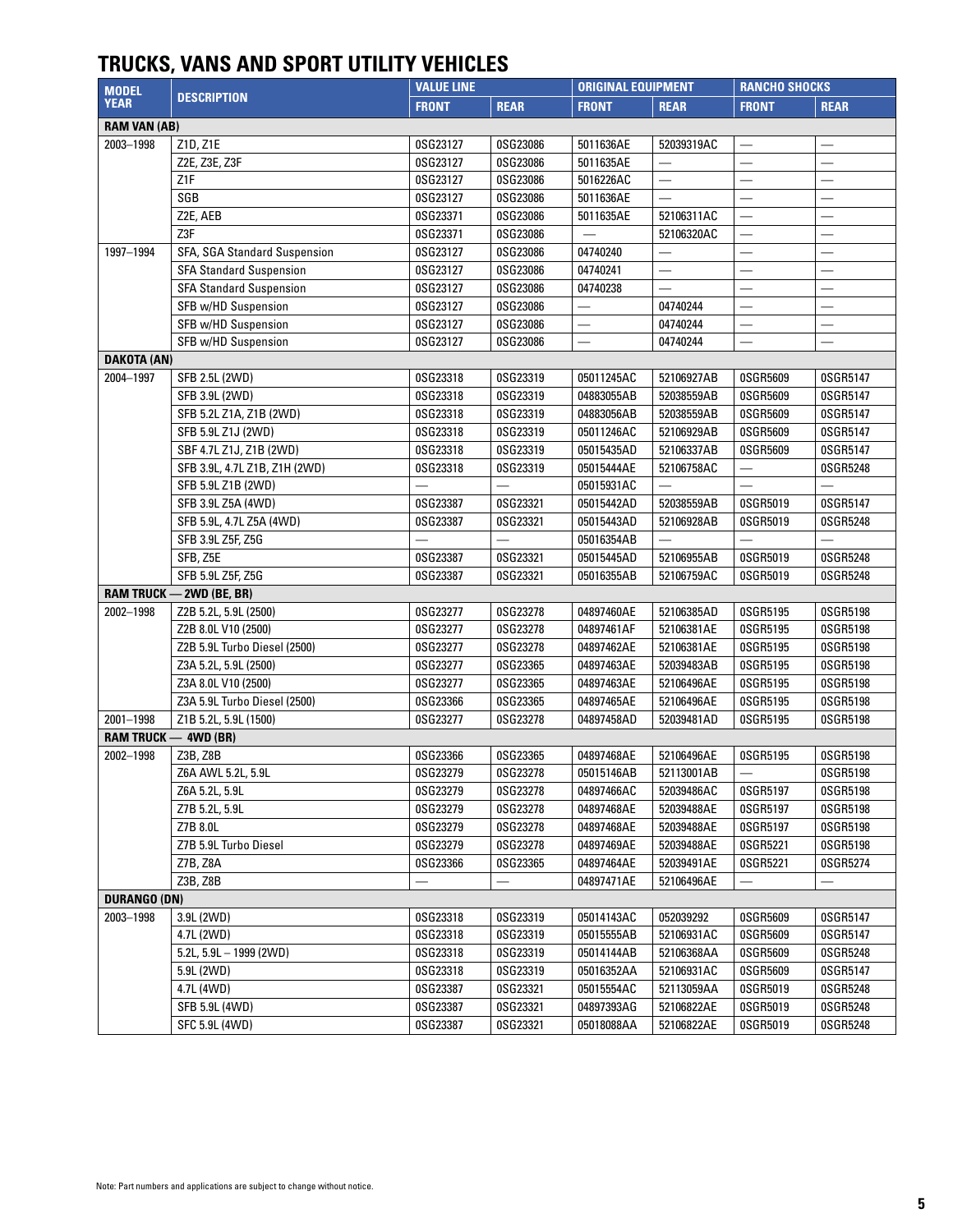## **TRUCKS, VANS AND SPORT UTILITY VEHICLES (CONTINUED)**

| <b>MODEL</b>        |                                                                              | <b>VALUE LINE</b>        |                               | <b>ORIGINAL EQUIPMENT</b> |                          | <b>RANCHO SHOCKS</b>     |                          |
|---------------------|------------------------------------------------------------------------------|--------------------------|-------------------------------|---------------------------|--------------------------|--------------------------|--------------------------|
| <b>YEAR</b>         | <b>DESCRIPTION</b>                                                           | <b>FRONT</b>             | <b>REAR</b>                   | <b>FRONT</b>              | <b>REAR</b>              | <b>FRONT</b>             | <b>REAR</b>              |
|                     | <b>RAM TRUCK - 1500 2WD (DR)</b>                                             |                          |                               |                           |                          |                          |                          |
| 2007-2006           | SFB-EK0, EV0, EZ0                                                            |                          |                               | 05174997AD                | 55366993AD               |                          |                          |
|                     | SFB-EK0, EV0                                                                 | $\overline{\phantom{0}}$ |                               | 05174994AC                |                          |                          |                          |
|                     | SFB - EVO, EZO, TTJ, TUK                                                     | $\overline{\phantom{0}}$ |                               | 05174998AC                |                          |                          | $\overline{\phantom{0}}$ |
|                     | SFB - EV0, EZ0, TTJ, TUK                                                     | $\overline{\phantom{0}}$ |                               | 05174996AC                |                          |                          | $\overline{\phantom{0}}$ |
|                     | $SFB - EZO$                                                                  |                          |                               | 05174995AC                |                          |                          |                          |
|                     |                                                                              |                          |                               | 05114489AB                |                          |                          |                          |
|                     |                                                                              |                          |                               | 05139017AB                |                          |                          |                          |
|                     | SGC                                                                          | $\overline{\phantom{0}}$ | $\overline{\phantom{0}}$      |                           | 05290674AA               | $\overline{\phantom{0}}$ | $\overline{\phantom{0}}$ |
|                     | SGB-EK0, EV0, EZ0                                                            | $\overline{\phantom{0}}$ |                               | $\overline{\phantom{0}}$  | 55366994AD               | $\overline{\phantom{0}}$ |                          |
|                     | SGB-EK0, EV0                                                                 | $\overline{\phantom{0}}$ | $\equiv$                      |                           | 55366991AC               | $\overline{\phantom{0}}$ | $\overline{\phantom{0}}$ |
|                     | SGB-EZ0                                                                      |                          |                               |                           | 55366992AC               | $\equiv$                 |                          |
| 2004-2002           | 3.7L                                                                         | 0SG23390                 | 0SG23365                      | 05072921AD                | 52110206AA               | 0SGR5281                 | 0SGR5274                 |
|                     | 5.9L                                                                         |                          | 0SG23365                      | 05072923AC                | 52110209AA               | 0SGR5281                 | 0SGR5274                 |
|                     | 4.7L                                                                         | 0SG23390                 | 0SG23365                      | 05093252AC                | 52110214AB               | 0SGR5281                 | 0SGR5274                 |
|                     | <b>RAM TRUCK - 1500 4WD (DR)</b>                                             |                          |                               |                           |                          |                          |                          |
| 2006                | ZCA, ZCB, ZCC, ZCD, ZCE, ZCG, ZCH, ZRA,                                      |                          |                               |                           |                          |                          |                          |
|                     | ZRB, ZRC, ZRD, ZRE, ZRG, ZRH                                                 |                          |                               | 05170296AE                |                          |                          |                          |
|                     | ZEA, ZEB, ZEC, ZED, ZEE, ZEF, ZEG, ZEH, ZTA,                                 | $\equiv$                 | -                             | 05170298AE                | $\overline{\phantom{0}}$ |                          |                          |
|                     | ZTB, ZTC, ZTE, ZTF, ZTG, ZTH                                                 |                          |                               |                           |                          |                          |                          |
|                     | ZFA, ZFB, ZFC, ZFD, ZFE, ZFG, ZFH, ZUA, ZUB,                                 |                          |                               | 05170297AE                |                          |                          |                          |
|                     | ZUC, ZUD, ZUE, ZUG, ZUH                                                      |                          |                               |                           |                          |                          |                          |
|                     | ZFN, ZFP, ZGA, ZGB, ZGC, ZGD, ZGD, ZGE,<br>ZUN, ZUP, ZVA, ZVB, ZVC, ZVE, ZVF | $\overline{\phantom{0}}$ | -                             | 05174915AE                |                          |                          |                          |
| 2006                | SGB                                                                          |                          |                               |                           | 55366630AE               |                          |                          |
|                     | SGB, EZ0                                                                     |                          |                               |                           | 55366631AE               | $\overline{\phantom{0}}$ |                          |
|                     | SGB, EVO                                                                     |                          |                               |                           |                          | $\overline{\phantom{0}}$ |                          |
|                     | SGB, EV0, EZ0                                                                | $\overline{\phantom{0}}$ |                               |                           | 55366637AE               |                          |                          |
|                     |                                                                              | $\overline{\phantom{0}}$ |                               |                           | 55366636AE               | $\overline{\phantom{0}}$ | $\overline{\phantom{0}}$ |
|                     | SGB, EVO, EZO                                                                | $\overline{\phantom{0}}$ |                               | $\overline{\phantom{0}}$  | 55366628AE               | $\overline{\phantom{0}}$ |                          |
|                     | SGB, EV0, EZ0<br>$Z6A - 5.9L$                                                | 0SG23392                 |                               |                           | 55366629AC               |                          |                          |
| 2004-2002           |                                                                              |                          | 0SG23391                      | 05073261AB                | 52110206AA               | 0SGR5282                 | 0SGR5269                 |
|                     | Z6A w/TTJ & 5.9L                                                             | 0SG23392<br>0SG23392     | 0SG23391                      | 05073262AB<br>05101783AA  | 52110468AA               | 0SGR5282<br>0SGR5282     | 0SGR5269                 |
|                     | Z6B w/AWL                                                                    |                          | 0SG23391                      |                           | 52110469AA               |                          | 0SGR5269                 |
|                     | Z6B w/5.9L                                                                   | 0SG23392                 | 0SG23391                      | 05080987AA                | 52110207AA               | 0SGR5282                 | 0SGR5269                 |
|                     | Z6C w/AWL                                                                    | 0SG23392                 | 0SG23391                      | 05101784AA                | 52110470AA               | 0SGR5282                 | 0SGR5269                 |
|                     | Z6C w/TTJ & 5.9L                                                             | 0SG23392                 | 0SG23391                      | 05073264AC                | 55366462AA               | 0SGR5282                 | 0SGR5269                 |
|                     | Z6C, GVW<br>Z6D, GVW                                                         | 0SG23392                 | 0SG23391                      | 05073263AC                | 52110211AB               |                          |                          |
|                     |                                                                              | 0SG23392                 |                               | 05073265AC                | 52110214AB               |                          |                          |
|                     | RAM TRUCK - 2500/3500 2WD (DR)                                               |                          |                               |                           |                          |                          |                          |
| 2004-2003           | 2500/3500                                                                    | 0SG23400                 | 0SG23401                      |                           |                          |                          |                          |
|                     | RAM TRUCK - 2500/3500 4WD (DR)                                               |                          |                               |                           |                          |                          |                          |
| 2004-2003           | 2500/3500                                                                    | 0SG23402                 | 0SG23401                      |                           |                          |                          |                          |
| <b>DURANGO (HB)</b> |                                                                              |                          |                               |                           |                          |                          |                          |
| 2007                | SFB, EK0 4 x 2                                                               | $\overline{\phantom{0}}$ |                               | 68001150AA                |                          |                          | —                        |
|                     | SFB, TV9 - EV0 4 x 2                                                         |                          |                               | 68000153AA                | $\overline{\phantom{0}}$ |                          |                          |
|                     | SFB, TV9 - EZ0 4 x 2                                                         |                          |                               | 68000154AA                |                          |                          | $\overline{\phantom{0}}$ |
|                     | SFB, EVO                                                                     |                          |                               | 68001151AA                | $\overline{\phantom{0}}$ |                          | $\overline{\phantom{0}}$ |
|                     | SFB, EZ0 4 x 2, 4 x 4                                                        |                          |                               | 68000152AA                |                          |                          | $\overline{\phantom{0}}$ |
|                     | SFB, TV9, EV0 4 x 4                                                          |                          | $\overline{\phantom{0}}$      | 68000155AA                |                          |                          | $\overline{\phantom{0}}$ |
|                     | SFB, TV9, EZ0 4 x 4                                                          |                          |                               | 68000156AA                |                          |                          |                          |
|                     | SGB, EV0 4 x 2                                                               | $\overline{\phantom{0}}$ | $\overline{\phantom{0}}$      | $\overline{\phantom{0}}$  | 52855333AE               |                          | $\overline{\phantom{0}}$ |
|                     | SGB, TV9, EV0 4 x 2                                                          |                          |                               |                           | 52855822AA               |                          | $\overline{\phantom{0}}$ |
|                     | SGB, EZ0 4 x 2                                                               |                          |                               |                           | 52855335AF               | $\overline{\phantom{0}}$ | $\overline{\phantom{0}}$ |
|                     | SGB, TV9, EZ0 4 x 2                                                          |                          |                               | $\overline{\phantom{0}}$  | 68001120AA               | $\overline{\phantom{0}}$ | —                        |
|                     | SGB, EV0 4 x 4                                                               |                          | $\qquad \qquad$               |                           | 52855334AC               |                          | $\overline{\phantom{0}}$ |
|                     | SGB, TV9 EV0 4 x 4                                                           | $\overline{\phantom{0}}$ | $\overline{\phantom{m}}$      |                           | 68001121AA               |                          | $\overline{\phantom{0}}$ |
|                     | SGB, EZ0 4 x 4                                                               |                          | $\overbrace{\phantom{13333}}$ |                           | 52855336AC               |                          | —                        |
|                     | SGB, TV9, EZ0 4 x 4                                                          | $\overline{\phantom{0}}$ |                               | $\overline{\phantom{0}}$  | 68001121AA               | $\overline{\phantom{0}}$ | —                        |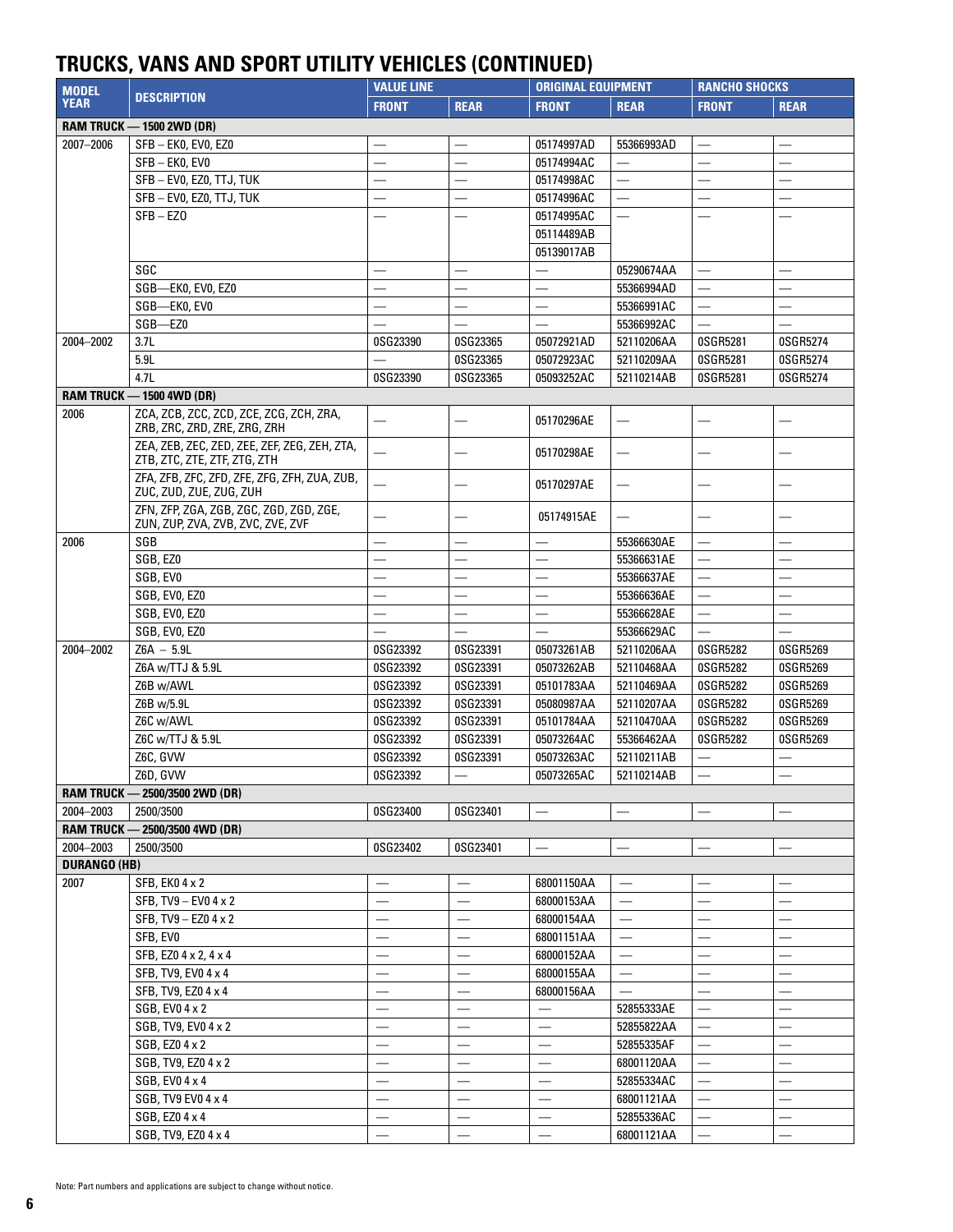## **TRUCKS, VANS AND SPORT UTILITY VEHICLES (CONTINUED)**

| <b>MODEL</b>         | <b>DESCRIPTION</b>                    | <b>VALUE LINE</b>        |                          | <b>ORIGINAL EQUIPMENT</b>        |                          | <b>RANCHO SHOCKS</b>     |                          |
|----------------------|---------------------------------------|--------------------------|--------------------------|----------------------------------|--------------------------|--------------------------|--------------------------|
| <b>YEAR</b>          |                                       | <b>FRONT</b>             | <b>REAR</b>              | <b>FRONT</b>                     | <b>REAR</b>              | <b>FRONT</b>             | <b>REAR</b>              |
|                      | <b>DURANGO (HB) (CONTINUED)</b>       |                          |                          |                                  |                          |                          |                          |
| $2006 - 2004$        | EK04 x 2                              |                          |                          | 52113185AG                       | 52113269AD               |                          |                          |
|                      | EV0 4 x 2                             |                          |                          | 52113187AB                       | 52855333AD               |                          |                          |
|                      | EZ0 4 x 2                             | $\overline{\phantom{0}}$ | $\overline{\phantom{0}}$ | 52113186AC                       | 52855335AD               | $\overline{\phantom{0}}$ | —                        |
|                      | EK04 x 4                              |                          | $\overline{\phantom{0}}$ | 52113184AB                       | N/A                      |                          |                          |
|                      | EV0 4 x 4                             |                          |                          | 52113183AB                       | 52855334AC               |                          | $\overline{\phantom{0}}$ |
|                      | EZ0 4 x 4                             |                          |                          | 52113182AE                       | 52855336AB               |                          |                          |
| <b>ASPEN (HG)</b>    |                                       |                          |                          |                                  |                          |                          |                          |
| 2007                 | SFB, TV9, EV0 4 x 2                   |                          | $\overline{\phantom{0}}$ | 68000153AA                       | $\overline{\phantom{0}}$ |                          |                          |
|                      | SFB, TV9, EZ0 4 x 2                   |                          |                          | 68000154AA                       |                          |                          |                          |
|                      | SFB, EVO                              |                          | $\overline{\phantom{0}}$ | 68001151AA                       |                          |                          |                          |
|                      | SFB, EZ0 4 x 2, 4 x 4                 | $\overline{\phantom{0}}$ | $\overline{\phantom{0}}$ | 68000152AA                       | $\overline{\phantom{0}}$ |                          | $\overline{\phantom{0}}$ |
|                      | SFB, TV9, EV0 4 x 4                   |                          | $\overline{\phantom{0}}$ | 68000155AA                       | $\overline{\phantom{0}}$ |                          |                          |
|                      | SFB, TV9, EZ0 4 x 4                   |                          |                          | 68000156AA                       | $\overline{\phantom{0}}$ |                          | $\overline{\phantom{0}}$ |
|                      | $SGB, EV0 - 4 x 2$                    |                          |                          | $\equiv$                         | 52855333AE               | $\overline{\phantom{0}}$ | $\overline{\phantom{0}}$ |
|                      | SGB, TV9, EV0 4 x 2                   |                          |                          |                                  | 52855822AA               |                          | $\overline{\phantom{0}}$ |
|                      | SGB, EZ0 4 x 2                        |                          | $\overline{\phantom{0}}$ |                                  | 52855335AF               |                          | $\overline{\phantom{0}}$ |
|                      | SGB, TV9, EZ0 4 x 2                   | $\overline{\phantom{0}}$ | $\overline{\phantom{0}}$ |                                  | 68001120AA               |                          | $\overline{\phantom{0}}$ |
|                      | SGB, EV0 4 x 4                        | $\overline{\phantom{0}}$ | $\overline{\phantom{0}}$ |                                  | 52855334AC               |                          | $\overline{\phantom{0}}$ |
|                      | SGB, TV9, EV0 4 x 4                   |                          |                          |                                  | 68001121AA               |                          |                          |
|                      | SGB, EZ0 4 x 4                        |                          | $\overline{\phantom{0}}$ |                                  | 52855336AC               |                          | $\overline{\phantom{0}}$ |
|                      | SGB, TV9, EZ0 4 x 4                   |                          |                          |                                  | 68001121AA               |                          |                          |
| <b>WRANGLER (JK)</b> |                                       |                          |                          |                                  |                          |                          |                          |
| 2007                 | SDD, EG0 up to 1/14/07                | —                        | $\overline{\phantom{0}}$ | 68003304AC                       | 68003309AB               |                          | —<br>—                   |
|                      | SDU, EG0 up to 1/14/07                |                          |                          | 68003290AC                       | 68003306AB               | $\overline{\phantom{0}}$ |                          |
|                      | SDU, EN0 up to 1/14/07                |                          |                          | 68003292AC                       | 68003310AB               | $\overline{\phantom{0}}$ | $\overline{\phantom{0}}$ |
|                      | SDD, EG0 up to 1/14/07 Unlimited      |                          |                          | 68003291AC                       | 68003313AB               | $\overline{\phantom{0}}$ | $\overline{\phantom{0}}$ |
|                      | SDU, EG0 up to 1/14/07 Unlimited      |                          |                          | 68003305AC                       | 68003307AB               |                          | $\equiv$                 |
|                      | SDU, EN0 up to 1/14/07 Unlimited      | $\overline{\phantom{0}}$ |                          | 68003293AC                       | 68003311AB               | $\overline{\phantom{0}}$ | $\equiv$                 |
|                      | SDD, EG0 from 1/15/07                 |                          |                          | 68027793AA                       | 68027796AA               |                          |                          |
|                      | SDU, EG0 from 1/15/07                 | $\overline{\phantom{0}}$ | $\overline{\phantom{0}}$ | 68027792AA                       | 68027795AA               |                          | —                        |
|                      | EN0 from 1/15/07                      |                          |                          | 68027799AA                       | 68027795AA               |                          | $\overline{\phantom{0}}$ |
|                      | SDD, EG0 from 1/15/07 Unlimited       |                          |                          | 68027793AA                       | 68027796AA               |                          | $\overline{\phantom{0}}$ |
|                      | SDU, EG0 from 1/15/07 Unlimited       |                          |                          | 68027792AA                       | 68027795AA               |                          | $\overline{\phantom{0}}$ |
|                      | EG0, TNA from 1/15/07                 |                          |                          | 68027794AA                       | 68027797AA               |                          |                          |
| NITRO (KA)           |                                       |                          |                          |                                  |                          |                          |                          |
| 2007                 | SDD                                   |                          |                          | 68003954AB   52125307AA          |                          |                          |                          |
|                      | SDE                                   |                          |                          | 68003952AB                       | 52109912AD               |                          |                          |
| LIBERTY (KJ)         |                                       |                          |                          |                                  |                          |                          |                          |
| 2006-2001            |                                       | 0SG81577                 | 0SG23161                 | 52088650F                        | 52088673AE               | 0SGR5764                 | 0SGR5284                 |
|                      | <b>COMPASS (MK49), PATRIOT (MK74)</b> |                          |                          |                                  |                          |                          |                          |
| 2007                 | <b>SDF Right</b>                      |                          |                          | 05105174AF                       | 05105179AE               |                          | $\overline{\phantom{0}}$ |
|                      | SDF Left                              |                          |                          | 05105175AF                       | 05105179AE               |                          | $\overline{\phantom{0}}$ |
|                      | SDC/SDE Right                         |                          |                          | 05105172AF                       |                          |                          | —                        |
|                      | SDC/SDE Left                          | $\overline{\phantom{0}}$ | $\overline{\phantom{0}}$ | 05105173AF                       |                          |                          | —                        |
|                      | <b>SDC Right</b>                      |                          |                          | 05272924AA                       | 05105178AE               |                          | $\overline{\phantom{0}}$ |
|                      | SDC Left                              |                          |                          | 05272925AA                       | 05105178AE               |                          | $\overline{\phantom{0}}$ |
|                      | SDC w/AWL                             |                          |                          | $\overbrace{\phantom{12322111}}$ | 05272718AA               |                          |                          |
| <b>DAKOTA (ND)</b>   |                                       |                          |                          |                                  |                          |                          |                          |
| $2007 - 2005$        | 4WD                                   |                          |                          | 05174563AE                       |                          |                          |                          |
|                      |                                       | $\overline{\phantom{0}}$ | $\overline{\phantom{0}}$ | 05174564AE                       | —                        |                          | —                        |
|                      |                                       |                          |                          | 05175435AE                       |                          |                          | $\overline{\phantom{0}}$ |
|                      |                                       |                          |                          | 05175436AE                       |                          |                          | $\overline{\phantom{0}}$ |
|                      |                                       |                          |                          | 05175437AE                       |                          |                          | $\overline{\phantom{0}}$ |
|                      |                                       |                          | $\overline{\phantom{0}}$ | 05183932AC                       | $\overline{\phantom{0}}$ | $\overline{\phantom{0}}$ | $\qquad \qquad$          |
|                      | SGB                                   | $\equiv$                 |                          |                                  | 52855683AE               |                          | $\overline{\phantom{0}}$ |
|                      |                                       |                          |                          |                                  |                          |                          |                          |